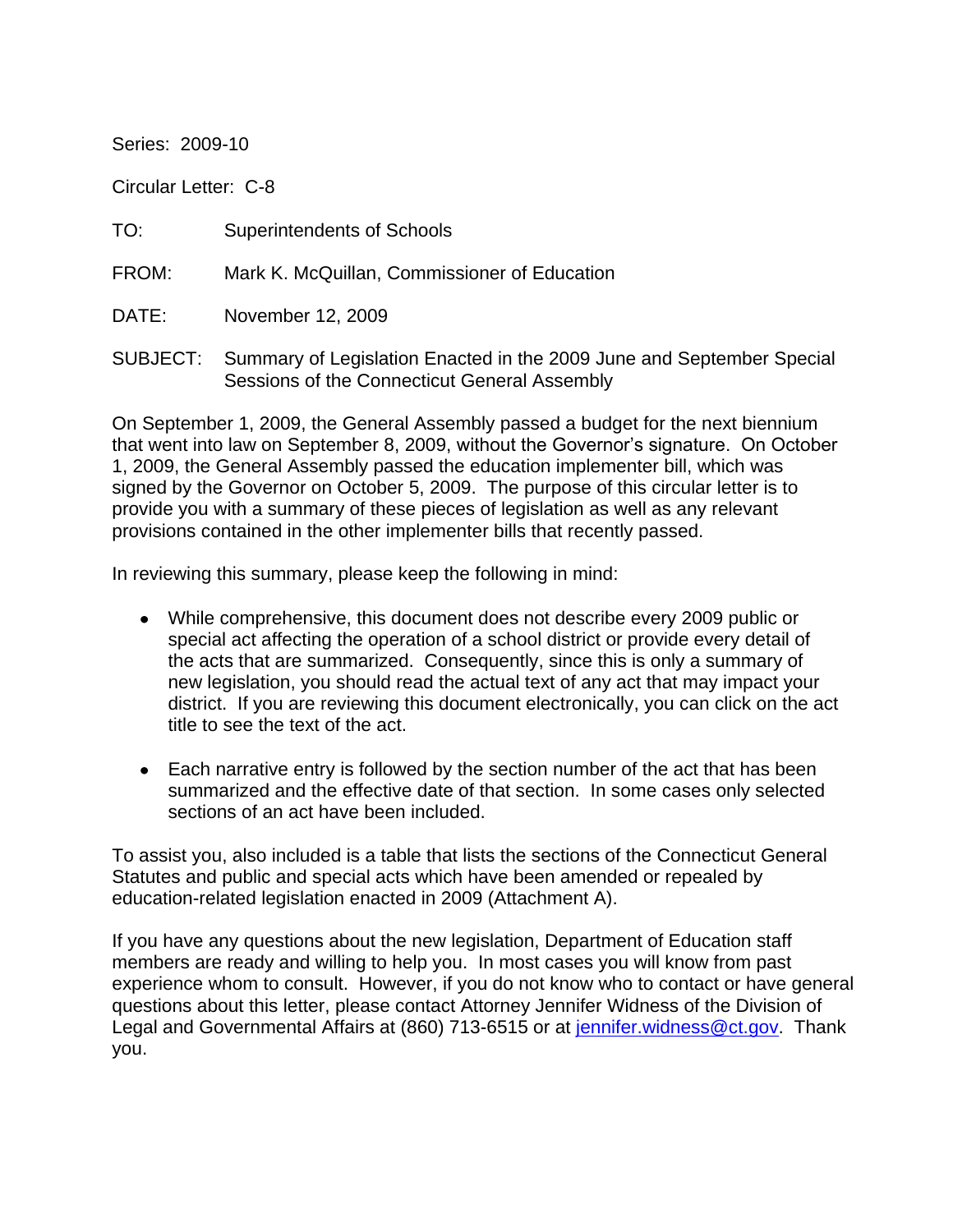#### **SUMMARY OF LEGISLATION ENACTED IN 2009 JUNE AND SEPTEMBER SPECIAL SESSIONS**

**Public Act 09-03, June Sp. Sess.:** [AN ACT CONCERNING EXPENDITURES AND](http://www.cga.ct.gov/2009/ACT/PA/2009PA-00003-R00HB-06802SS1-PA.htm)  [REVENUE FOR THE BIENNIUM ENDING JUNE 30, 2011](http://www.cga.ct.gov/2009/ACT/PA/2009PA-00003-R00HB-06802SS1-PA.htm)

- Makes general fund appropriations to state agencies, including the Department of Education, for the 2009-2010 and 2010-2011 fiscal years. With the exception of Stamford, for both years of the biennium, the education cost sharing grants to towns are funded at the same level as FY 09 (*see also*, Sec. 30 of Public Act 09-06, below, regarding the Minimum Budget Requirement for FY 10 and FY 11). In addition, this act:
	- $\circ$  Allows the Commissioner to provide grants, for FY 10 and FY 11, within available appropriations, in an amount not to exceed two thousand five hundred dollars per pupil, to local and regional boards of education that transport students who previously attended **J. M. Wright Technical High School** in Stamford to Henry Abbott Technical High School in Danbury, for the costs associated with such transportation (Sec. 85, effective from passage).

| <b>TYPE OF CERTIFICATE</b>               | <b>Prior to 10/1/09</b> | After 10/1/09 |
|------------------------------------------|-------------------------|---------------|
| <b>Initial Certificate</b>               | \$100                   | \$200         |
| (incl. interim initial certificate)      |                         |               |
| <b>Provisional Certificate</b>           | \$200                   | \$250         |
| (incl. interim provisional certificate)  |                         |               |
| <b>Professional Educator Certificate</b> | \$300                   | \$375         |
|                                          |                         |               |
| <b>Adult Education Certificate</b>       | \$50                    | \$100         |
|                                          |                         |               |
| <b>Request for Duplicate Certificate</b> | \$25                    | \$50          |
|                                          |                         |               |
| <b>Cross Endorsement</b>                 | \$50 (each)             | \$100 (each)  |
|                                          |                         |               |

o Raises **teacher certification fees**, as follows:

**Note**: Pursuant to section 152 of Public Act 09-03, these fees were effective upon passage (September 1, 2009), however, section 60 of Public Act 09-06 of the September Special Session amended the effective date to be October 1, 2009.

**Public Act 09-02, Sept. Sp. Sess.:** [AN ACT AUTHORIZING AND ADJUSTING](http://www.cga.ct.gov/2009/ACT/PA/2009PA-00002-R00HB-07004SS3-PA.htm)  [BONDS OF THE STATE FOR CAPITAL IMPROVEMENTS, TRANSPORTATION AND](http://www.cga.ct.gov/2009/ACT/PA/2009PA-00002-R00HB-07004SS3-PA.htm)  [OTHER PURPOSES](http://www.cga.ct.gov/2009/ACT/PA/2009PA-00002-R00HB-07004SS3-PA.htm)

Authorizes an additional \$4 million in state bonding to the State Department of Education for capital start-up cost grants for new interdistrict magnet schools required for the purpose of the 2008 stipulation and order for Sheff v. O'Neill and it expands the uses for the grants to include purchasing a building (Sec. 63, effective from passage).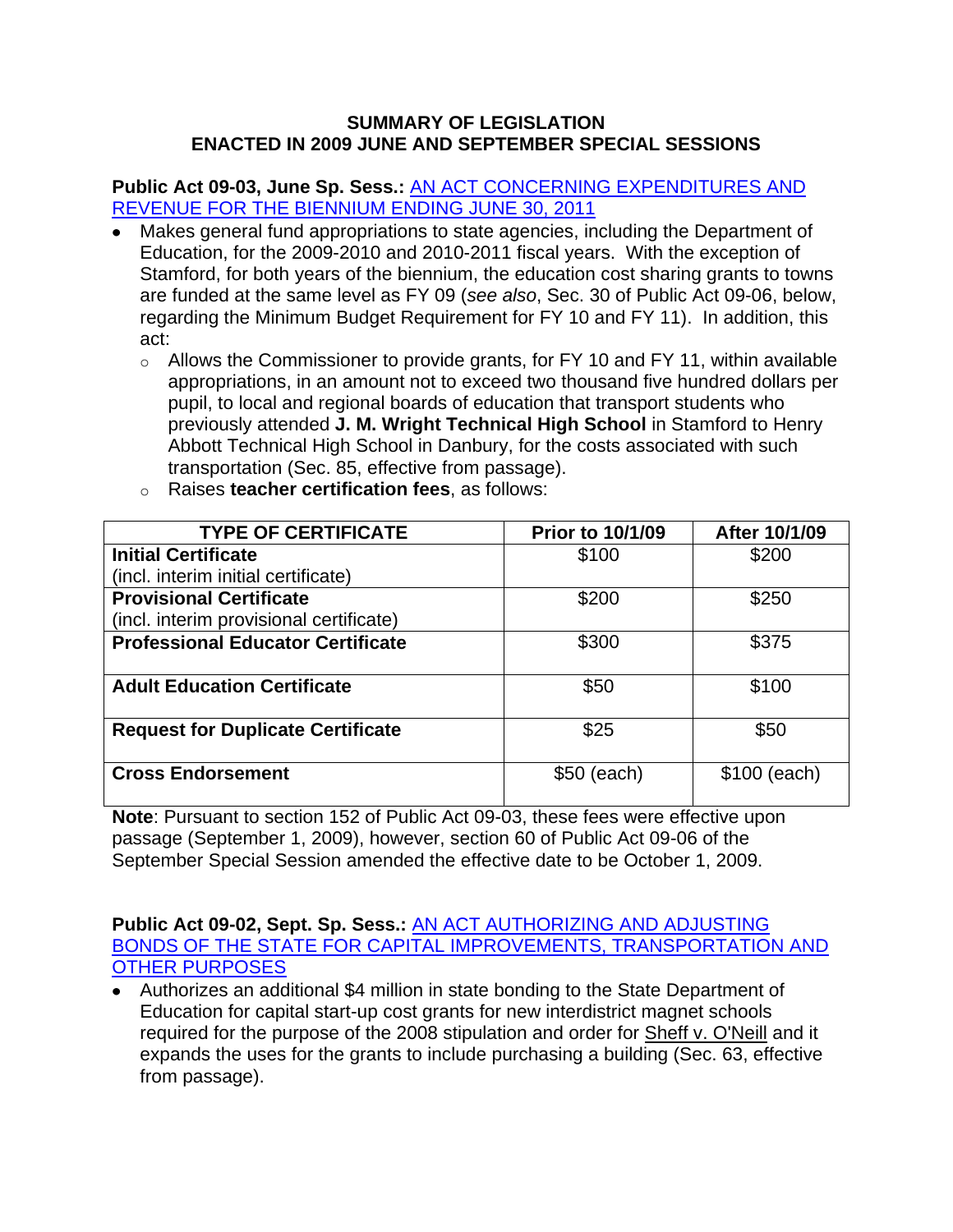**Public Act 09-06, Sept. Sp. Sess.:** [AN ACT IMPLEMENTING THE PROVISIONS OF](http://www.cga.ct.gov/2009/ACT/PA/2009PA-00006-R00SB-02053SS3-PA.htm)  [THE BUDGET CONCERNING EDUCATION, AUTHORIZING STATE GRANT](http://www.cga.ct.gov/2009/ACT/PA/2009PA-00006-R00SB-02053SS3-PA.htm)  [COMMITMENTS FOR SCHOOL BUILDING PROJECTS, AND MAKING CHANGES TO](http://www.cga.ct.gov/2009/ACT/PA/2009PA-00006-R00SB-02053SS3-PA.htm)  [THE STATUTES CONCERNING SCHOOL BUILDING PROJECTS AND OTHER](http://www.cga.ct.gov/2009/ACT/PA/2009PA-00006-R00SB-02053SS3-PA.htm)  [EDUCATION STATUTES](http://www.cga.ct.gov/2009/ACT/PA/2009PA-00006-R00SB-02053SS3-PA.htm)

# **School Construction**

- Authorizes the Commissioner of Education to enter into **grant commitments for school construction projects**, including previously authorized projects that have changed substantially in scope or cost, and enacts special provisions for individual school construction projects (Sec. 1 and Secs. 6 to 21, inclusive, effective from passage).
- On and after July 1, 2009, **prohibits the Commissioner from accepting applications for school construction grants and operating grants for new interdistrict magnet schools located outside of the Sheff region** until the Commissioner develops a comprehensive statewide magnet school plan, which must be submitted to the Education Committee by January 1, 2010 (Secs. 2 and 22, effective from passage).
- For school construction projects authorized after July 1, 2009 that exceed \$10 million in total costs, prohibits state reimbursement for the cost of **change orders** and other change directives that exceed 5% of the projects total authorized costs. (Sec. 3, effective from passage).
- Grants the Commissioner the discretion to disapprove an application for a school construction project if **the educational offering of the proposed program duplicates another program** offered by a technical high school or interdistrict magnet school in the region (Sec. 4, effective from passage).
- Requires the state to reimburse eligible local and regional school boards for the costs associated with **short-term borrowing** that was required to cover state school construction grant payments that were delayed in fiscal year 2010 (Sec. 5, effective from passage).
- Repeals section 10-292o of the Connecticut General Statutes, which permitted the Commissioner to provide grants to assist **regional educational service centers** (RESCs) with their costs for leasing facilities for use in furnishing educational programs and services. There was no funding for these grants in the budget for the next biennium (Sec. 61, effective from passage).

### **Minimum Budget Requirement**

Requires that for fiscal years 2010 and 2011, the budgeted appropriation for education shall be no less than the budgeted appropriation for education for the fiscal year ending June 2009, minus the portion of the educational cost sharing grant that the local or regional board of education received directly from the State Fiscal Stabilization Funds (Sec. 30, effective from passage).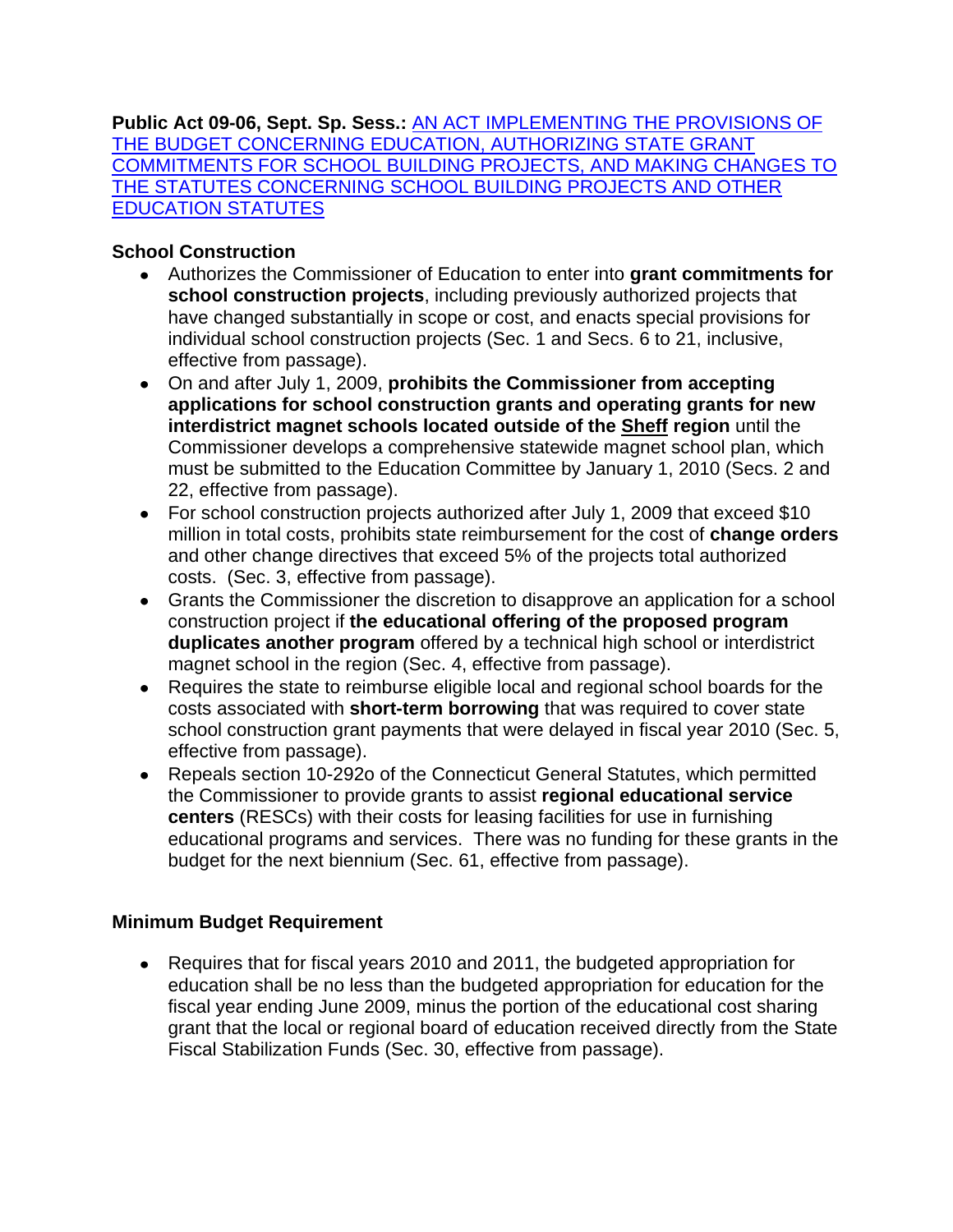### **Districts in Need of Improvement**

- Carries forward for expenditure during FY 10 the **unexpended balance of ECS funds** transferred to the Department of Education to be awarded to districts with low academic achievement to spend in accordance with the Commissioner's directives, pursuant to the state's **education accountability** laws (Sec. 28, effective from passage).
- **Note**: With the exception of Stamford, for FY 10 and FY 11, no ECS funds will be set aside for this purpose due to the fact that there was no increase in ECS for the next biennium.

#### **Interdistrict Magnet Schools**

- **Prohibits the Commissioner from accepting applications for school construction grants and operating grants for new interdistrict magnet schools outside of the Sheff region** until the Commissioner develops a comprehensive statewide magnet school plan. Such plan must be submitted to the legislature by January 1, 2011 (Sec. 22, effective from passage).
- Authorizes the Commissioner to only approve annual budgets for magnet schools not operated by local or regional school districts that do not exceed, on a per pupil basis, the "maximum allowable threshold" to ensure reasonable tuition rates for students attending these schools. The "maximum allowable threshold" is 120% of the state average of the "net current expenditures" divided by the "average daily membership," using data from two fiscal years before the fiscal year for which the grant is sought. Upon the request of an applicant, the Commissioner is authorized to approve a budget that exceeds the "maximum allowable threshold" if the Commissioner determines there are extraordinary programmatic needs (Sec. 22, effective from passage).
- Requires that tuition charged to a local or regional board of education for a student enrolled in an interdistrict magnet school operated by a regional educational service center ("RESC"), shall, for FY 10, be an amount equal to 90% of the difference between the average per pupil expenditure of the magnet school for the prior fiscal year and the amount of any per pupil state subsidy, plus any revenue from other sources calculated on a per pupil basis. In FY 11, the RESC must charge 100% of such difference (Secs. 22 and 24, effective from passage). If a local or regional board of education fails to pay such tuition, the Commissioner is authorized to deduct from that town's ECS grant an amount not to exceed the amount of the unpaid tuition, and pay such amount to the fiscal agent for the magnet school as a supplementary grant for the operation of the interdistrict magnet school program.
- Prohibits a RESC from charging tuition in excess of the difference between the total expenditures of the magnet school for the prior fiscal year and the total per pupil state subsidy, plus any revenue from other sources. It also allows the Commissioner to conduct a comprehensive financial review of the school's operating budget to verify such tuition rate (Secs. 22 and 24, effective from passage).
- *Magnet School Grants*: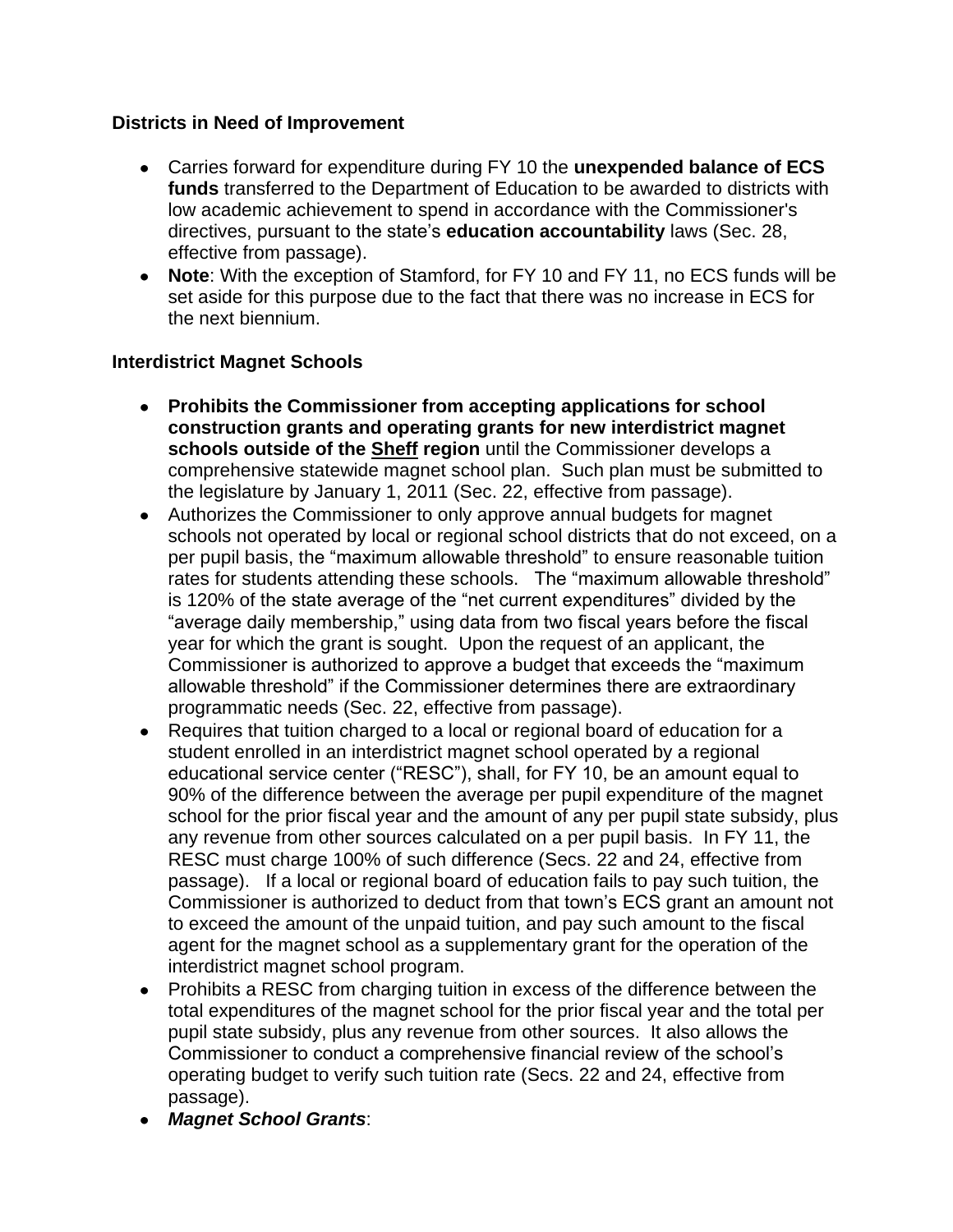- o **Generally**:
	- Except as otherwise noted in the act, and as noted below, for FY 10 and FY 11, establishes the per pupil grant at \$6,730 for students enrolled in an interdistrict magnet school who are not residents of the town operating such magnet school and \$3,000 for those students enrolled who are residents of the town operating such magnet school (Sec. 22, effective from passage).
	- Requires the Commissioner to conduct a "comprehensive financial review" of the operating budgets for those interdistrict magnet schools that receive supplemental grants for the purposes of enhancing the school's educational programs (Sec. 22, effective from passage).

#### o *RESC Operated Magnet Schools (non-Sheff):*

- Except as otherwise noted in the act, extends the per pupil grant for students enrolled in an interdistrict magnet school operated by a regional educational service center ("RESC") that **enrolls less than fifty-five per cent of the school's students from a single town** of \$7,620 for FY 09 and each fiscal year thereafter (Sec. 22, effective from passage).
- Except as otherwise noted in the act, extends the per pupil grant for students enrolled in an interdistrict magnet school operated by a RESC that **enrolls at least fifty-five per cent of the school's students from a single town** at \$6,730 for FY 09 and each fiscal year thereafter for those students who are not a resident of such town that enrolls at least fifty-five per cent of the school's students. For those students enrolled in the school that are a resident of such town that enrolls at least fifty-five percent of the school's students, the per pupil grant shall be \$3,000 (Sec. 22, effective from passage).
- Establishes the per pupil grant for students enrolled in an interdistrict magnet school operated by a RESC that (1) began operations in the school year commencing July 1, 1998, and (2) for the school year commencing July 1, 2008, enrolled at least fifty-five percent but not more than seventy percent of the school's students from a single town, at \$4,894 for FY 10 and each fiscal year thereafter for those students who are a resident of such town. For those students enrolled in the school that are not a resident of such town that enrolls at least fifty-five percent of the school's students, the per pupil grant shall be \$6,730 for FY 10 and each fiscal year thereafter. This provision is intended for the Wintergreen Magnet School, in Hamden, Connecticut (Sec. 22, effective from passage).
- Establishes the per pupil grant for students enrolled in an interdistrict magnet school operated by a RESC that (1) began operations in the school year commencing July 1, 2001, and (2) for the school year commencing July 1, 2008, enrolled at least fifty-five percent but not more than eighty percent of the school's students from a single town, at \$4,250 for FY 10 and each fiscal year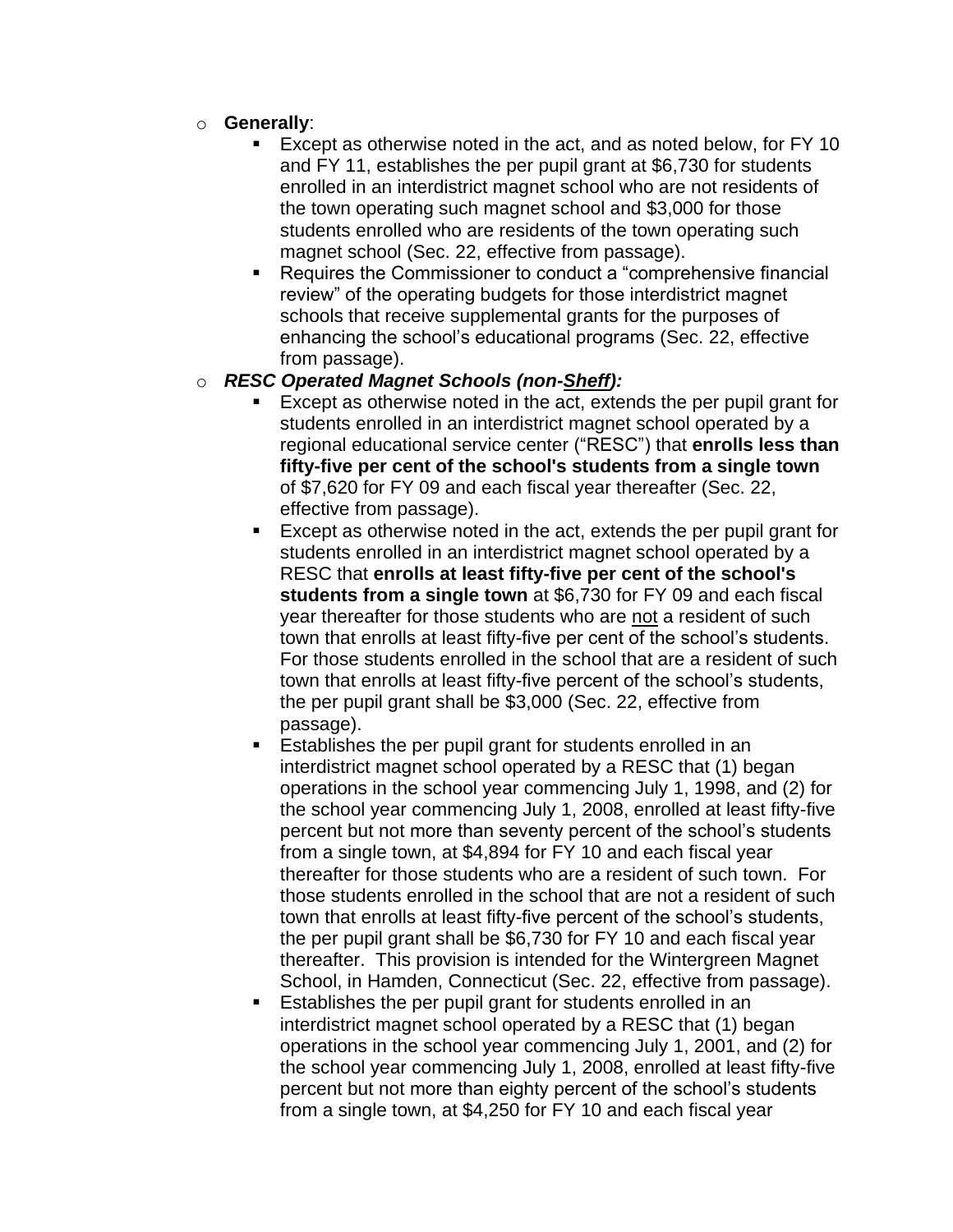thereafter for those students who are a resident of such town. For those students enrolled in the magnet school that are not a resident of such town that enrolls at least fifty-five percent of the school's students, the per pupil grant shall be \$6,730 for FY 10 and each fiscal year thereafter. This provision is written to apply for the Edison Magnet School, in Meriden, Connecticut (Sec. 22, effective from passage).

- o *Sheff Magnet School Grants*:
	- Establishes the per pupil grant for students enrolled in an interdistrict magnet school operated by a RESC, or other entities as described in the act, that enrolls less than sixty-percent of its students from Hartford, for the purpose of the 2008 stipulation and order for Sheff v. O'Neill, at \$9,695 for FY 10 and \$10,443 for FY 11 (Sec. 22, effective from passage).
	- Establishes the per pupil grant for students enrolled in an interdistrict magnet school operated by the Hartford school district, pursuant to the 2008 stipulation and order for Sheff v. O'Neill, for students who are not residents of the city of Hartford, at \$12,000 for FY 10 and \$13,054 for FY 11. There is no per pupil grant for FY 10 and FY 11 for students who are residents of Hartford who are enrolled in an interdistrict magnet school operated by the Hartford school district.
	- The act prohibits Hartford from charging tuition to the sending districts for FY 10 and FY 11; however the Commissioner may provide Hartford a supplemental grant for FY 10, up to \$1,054 per enrolled pupil who is not a resident of Hartford (Sec. 22, effective from passage).
- Allows magnet schools that opened after July 1, 2008, pursuant to the 2008 stipulation and order for Sheff v. O'Neill, to operate without participation agreements and to enroll students through a lottery process designated by the Commissioner (Sec. 24, effective from passage).
- Increases the per pupil grant for transportation for students attending magnet schools in the Sheff region to \$1,400 for FY 10 and \$2,000 for FY 11 (Sec. 25, effective from passage).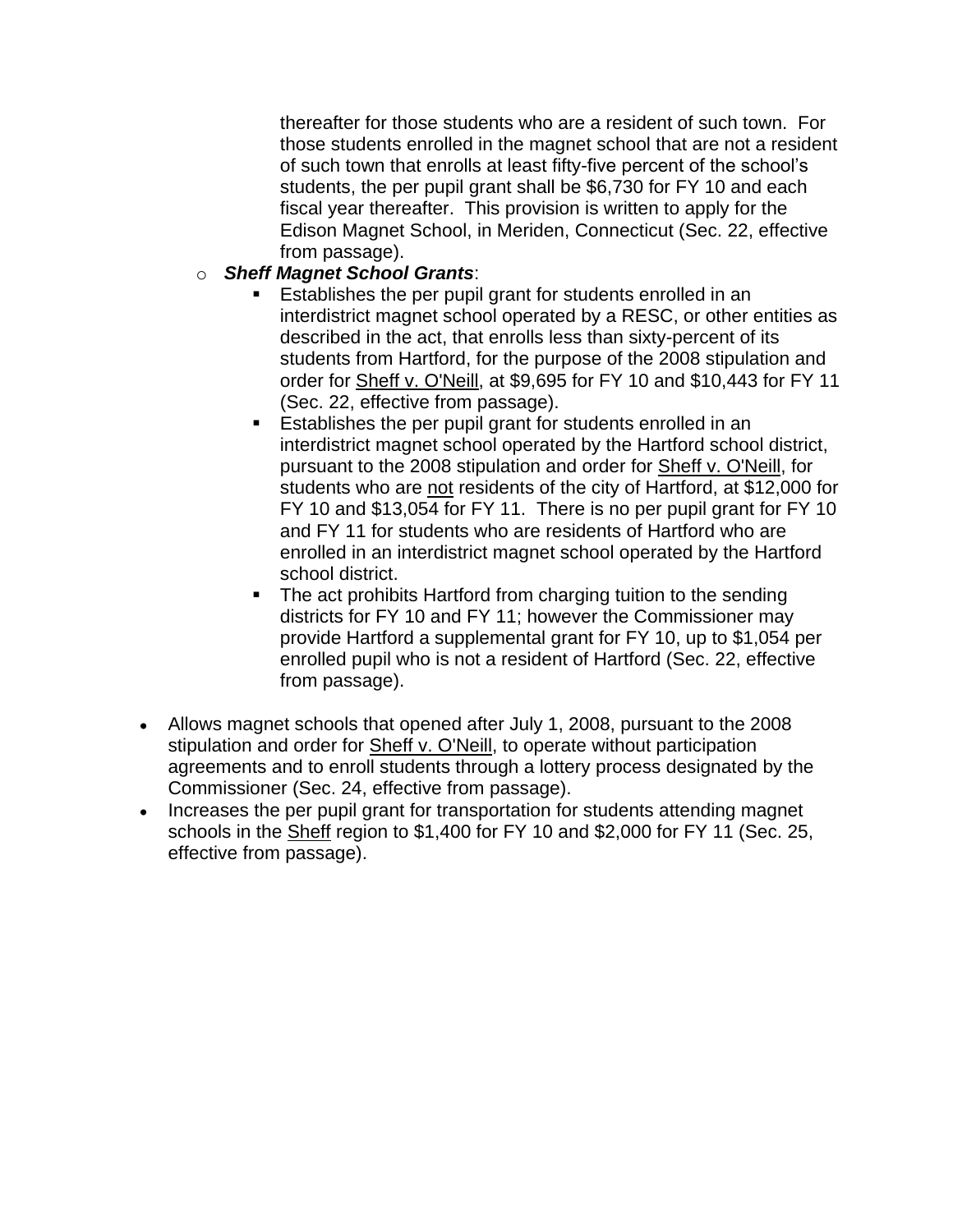### **Charter Schools**

Extends the per pupil grant for students attending state charter schools at \$9,300 for FY 09 and each fiscal year thereafter. The language which increased the per pupil grant proportionately, up to seventy dollars a student, if the appropriation exceeded \$9,300 per pupil, was not extended (Sec. 36, effective from passage).

### **Substitute Teachers**

- Allows **substitute teachers** without a bachelor's degree to work in assignments lasting ten days or less, for the 2009-2010 school year. Public Act 09-01 of the June Special Session eliminated the Commissioner's authority to grant a waiver to allow an individual without a bachelor's degree to work as substitute teacher and this authority was not reinstated in this act. Therefore, this provision does not require a waiver from the Commissioner (Sec. 48, effective from passage).
	- o **Note**: Any application forms (ED174s) for substitute teachers who do not hold a bachelor's degree that were submitted to the Bureau of Educator Standards and Certification will NOT be processed. This authorization is no longer issued by the department. Therefore, please destroy all paper copies of the ED174 application form that you may have stored.

#### **In-School Suspension**

Extends the **implementation date** of the in-school suspension law enacted in 2007 to July 1, 2010 (Sec. 56, effective from passage).

#### **Teacher Education and Mentoring Program**

- Establishes a new beginning educator program, to replace BEST, known as the **Teacher Education and Mentoring Program (TEAM)** which, beginning in the 2010-2011 school year, requires teachers holding an initial educator certificate to complete five instructional modules over two years while working with an assigned mentor. Each local or regional board of education must develop a three-year plan for its participation in the TEAM program, that meets the requirements laid out in the act, and it must form a local or regional coordinating committee or committees that include teachers' union representatives, to guide its activities under the plan. For additional information on the TEAM program, please review Section 37 of the Public Act and visit: [www.ctteam.org](http://www.ctteam.org/) (Sec. 37, effective from passage).
- Requires the Connecticut State University System to develop a plan to allow teachers to earn graduate credits for completing the TEAM modules. This plan would be submitted to the General Assembly by February 1, 2011, for implementation July 1, 2011 (Sec. 38, effective from passage).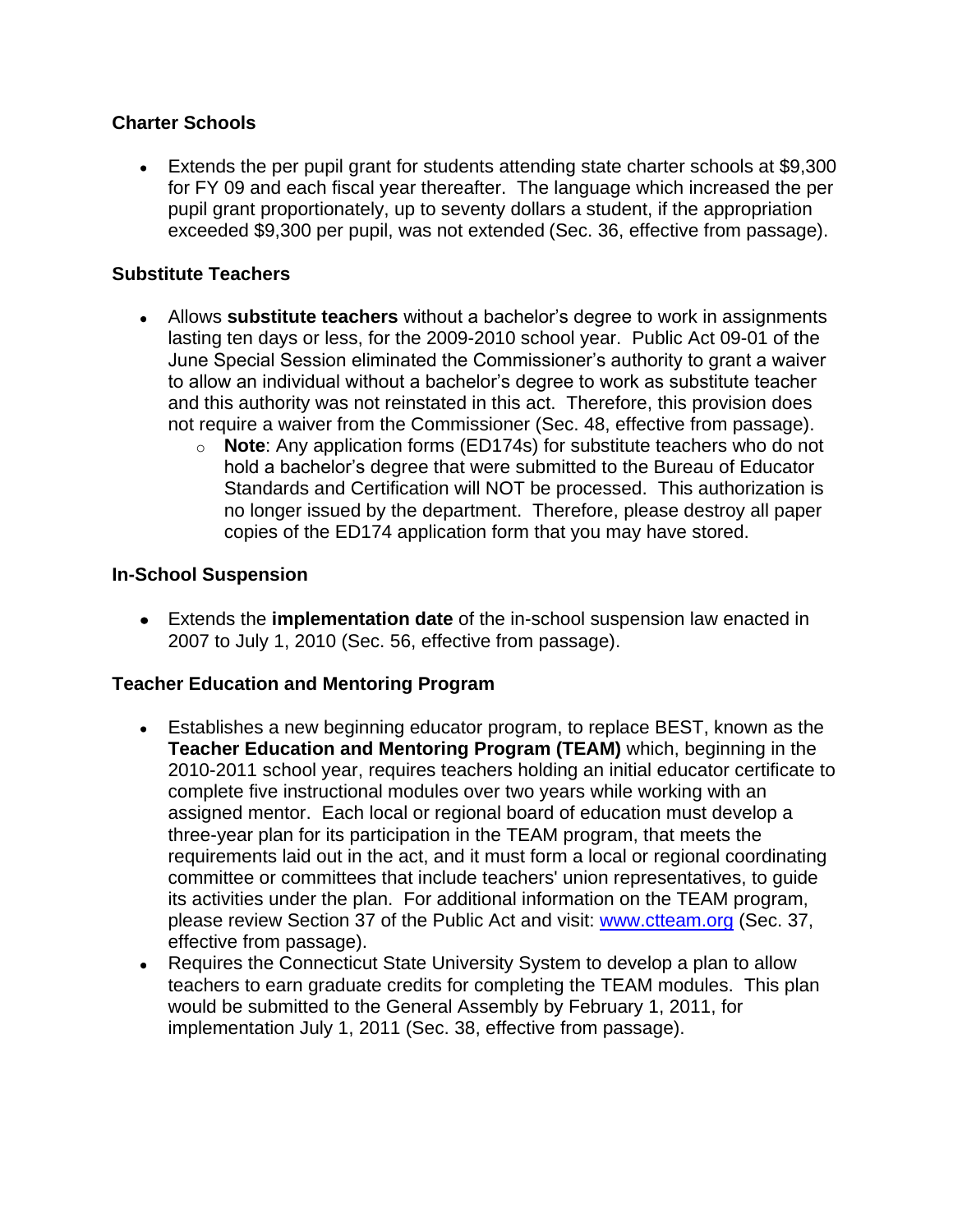### **Student Drop-out Provisions**

- Raises the age that a parent or guardian may provide consent for a child to withdraw from school from sixteen to seventeen, beginning with the school year commencing July 1, 2011. Such parent or guardian must appear in person and sign a **withdrawal form** that shall include an attestation from a guidance counselor or school administrator of the school that such school district has provided such parent or guardian with information on the educational options available in the school system and in the community (Sec. 53, effective from passage).
- Requires a local or regional board of education to report to the Commissioner in the annual **strategic school profile** report measures of the number of students enrolled in an adult high school credit diploma program operated by a local or regional board of education or a regional educational service center (Sec. 54, effective from passage).
- Requires a local or regional board of education to provide school accommodations for a child sixteen years or older (except on and after July 1, 2011, a child seventeen years or older) who voluntarily terminated enrollment if that child seeks readmission within ten school days from such termination. Such school accommodations shall be provided to such student within three school days after such child seeks readmission (Sec. 55, effective from passage).

# **CT Technical High Schools**

Allows the Commissioner of Education to provide grants, within available appropriations, up to \$2,000 per student, to local and regional boards of education and regional educational service centers that transport students outside of Hartford to attend A.I. Prince Technical High School, located in Hartford, to assist the state in meeting the goals of the 2008 stipulation and order for Sheff v. O'Neill. Under current law, the Commissioner has the authority to provide such grants for Hartford students to attend any technical high school or a regional agricultural science and technology education center outside of the district, for the same purpose (Sec. 23, effective from passage).

### **Early Childhood**

- Establishes a new **Office of Early Childhood Planning, Outreach and Coordination** within the Department of Education. Such office shall be responsible for:
	- $\circ$  Planning, developing, and coordinating, with other agencies, the delivery of services to children from birth to nine years old;
	- o Coordinating the enhancement and implementation of the Early Childhood Information System, in consultation with the Early Childhood Education Cabinet;
	- o Developing and reporting on an early childhood accountability plan, in consultation with the cabinet;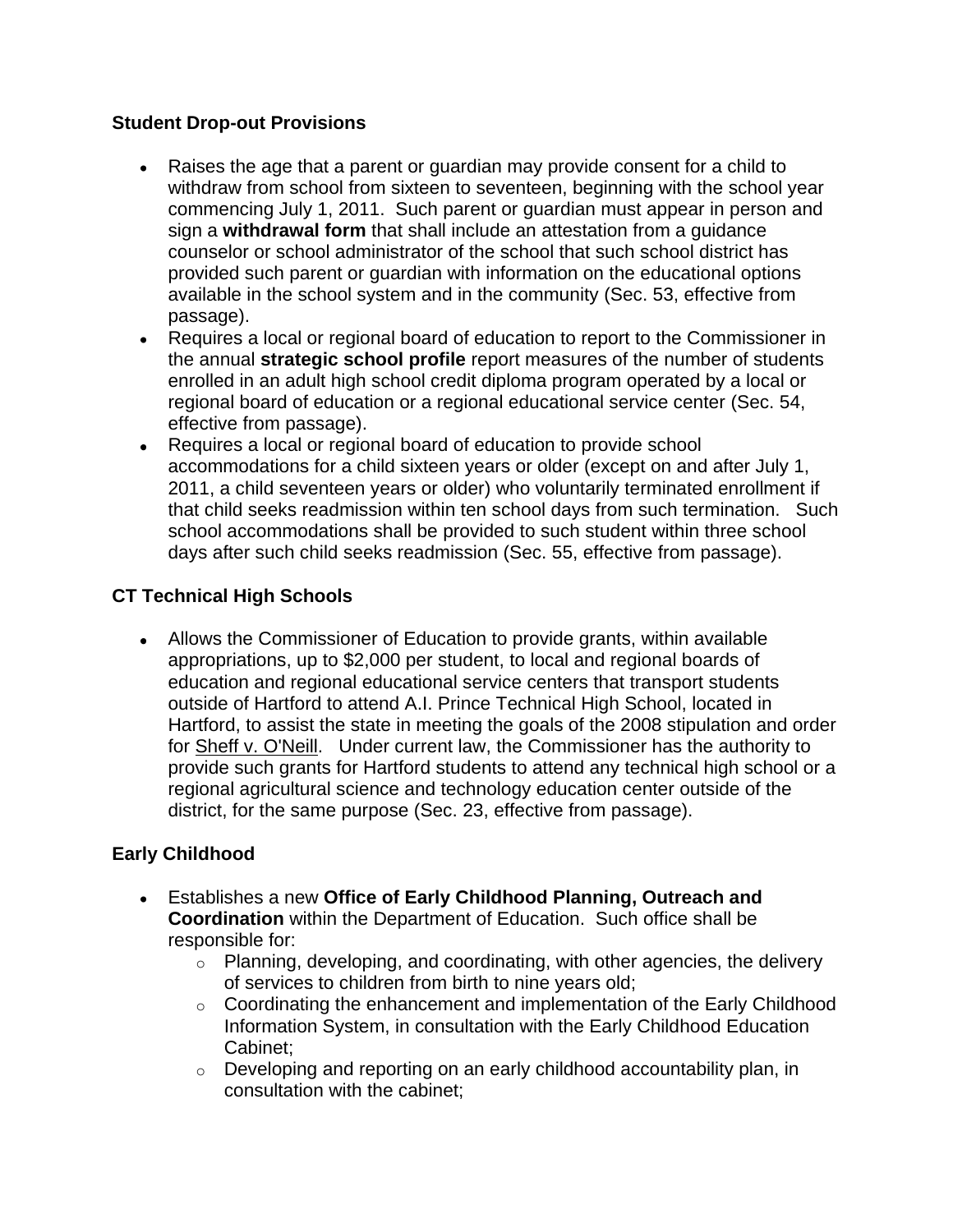- $\circ$  Implementing an outreach communications strategy to families, service providers, and policymakers;
- o Beginning a state-wide longitudinal evaluation of the school readiness program, by January 1, 2010, in consultation with the Department of Social Services (DSS), that examines the educational progress of children from prekindergarten programs to grade four, including a reliability and validity study of the kindergarten assessment tool required by law two years ago to measure the preparedness level of kindergarten children; and
- o Developing, coordinating, and supporting public and private partnerships to aid early childhood initiatives (Sec. 49, effective from passage).
- Reconstitutes the **Early Childhood Cabinet** and changes its membership and duties, as follows:
	- $\circ$  The Cabinet will operate within available appropriations and any private funding that may be available. It will be located within the SDE for administrative purposes. Under the act, the Cabinet must:
		- 1. Coordinate the development of services that enhance the health, safety, and learning of children from birth to nine among state agencies and public and private partnerships;
		- 2. Annually by December 1, 2009, develop a plan of action that assigns the appropriate state agency to complete the tasks specified in the federal Head Start Act (P. L. 110-134); and
		- 3. Annually by March 1, 2010, submit a state-wide strategic report, pursuant to the federal Head Start Act to the General Assembly and the Governor addressing the progress the agencies have made toward the completion of (1) the tasks outlined under said federal Head Start Act and (2) the aforementioned duties under this bill.
	- o The act eliminates the requirement that early childhood education providers that receive state funding report annually to the Cabinet on the effectiveness of the provider's services (Sec. 50, effective from passage).
- Requires the Commissioners of Education and Social Services to develop an agreement to define the duties and responsibilities of their departments concerning school readiness programs and to submit the agreement on or before January 1, 2010, and annually thereafter, to the Cabinet and the Education and Human Services Committees. The act removes the requirement that the Commissioners must consult the Cabinet in developing the agreement (Sec. 51, effective from passage).
- Makes permanent the formula for distributing **school readiness grants to priority school districts** and the maximum per pupil school readiness grant of \$8,346, both enacted in 2008 (Secs. 31 and 33, effective from passage).
- Allows the Department of Education, in consultation with the Department of Social Services, to determine the amount of school readiness funds that a town receives pursuant to subsection (c) or (d) of section 10-16p of the Connecticut General Statutes, that may be used by the town for coordination, program evaluation, and administration for early childhood education. Such amount must be between \$25,000 and \$75,000, based on the school readiness grant award and the number of operating sites. This amount can be increased by the amount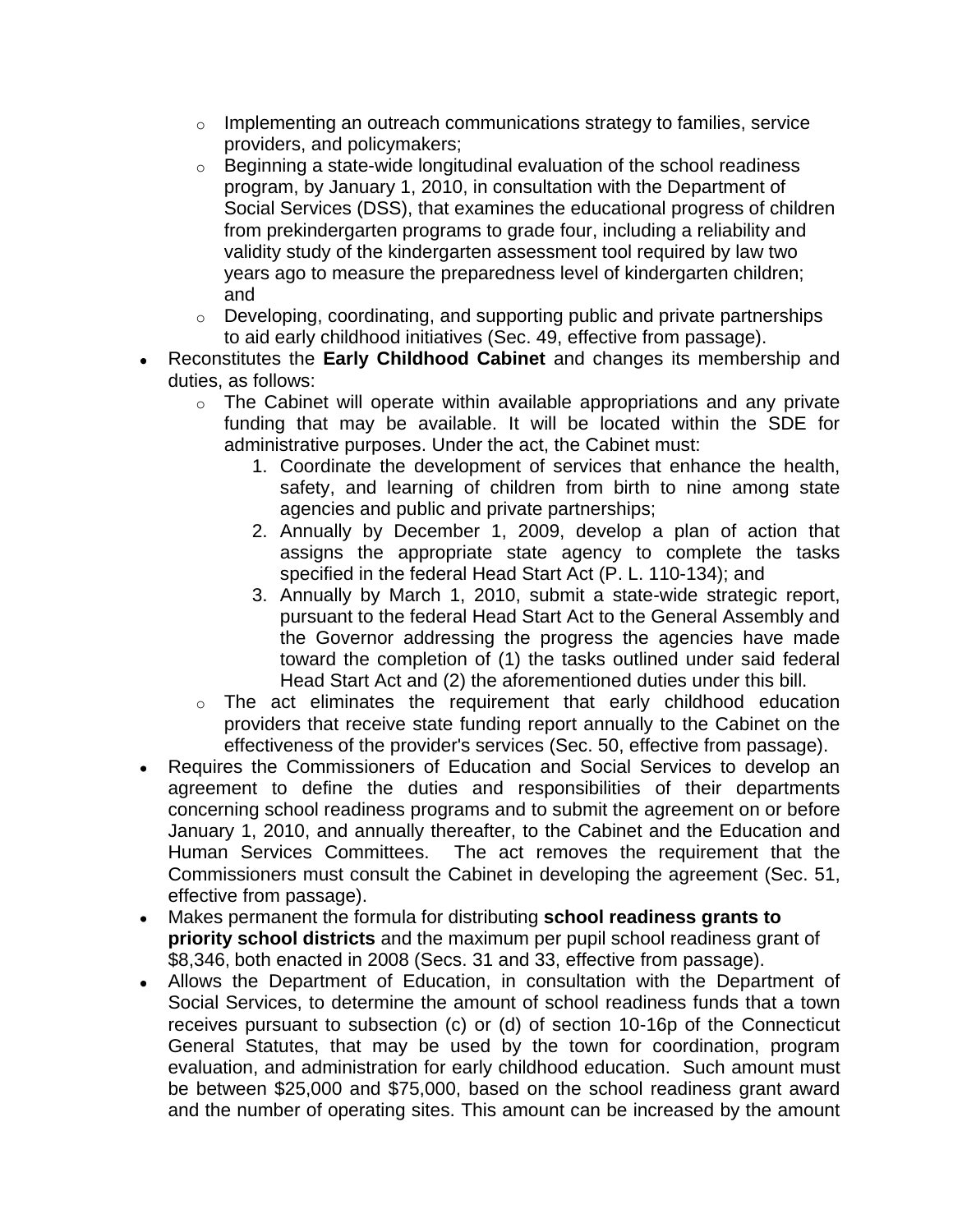of local funding provided for coordination, program evaluation, and administration, up to \$25,000 (Sec. 32, effective from passage).

## **Priority School Districts**

- Extends the FY 09 allocation of \$2,610,798 to the three largest priority school districts (Bridgeport, Hartford, and New Haven) for two additional years, through FY 11 (Sec. 35, effective from passage).
- Reduces the total annual funding for a supplemental priority school district grant to all priority districts by \$419,549, from \$4,160,122 to \$3,740,573 per fiscal year (Sec. 35, effective from passage).

**Public Act 09-07, Sept. Sp. Sess.:** [AN ACT IMPLEMENTING THE PROVISIONS OF](http://www.cga.ct.gov/2009/ACT/PA/2009PA-00007-R00HB-07007SS3-PA.htm)  [THE BUDGET CONCERNING GENERAL GOVERNMENT AND MAKING CHANGES](http://www.cga.ct.gov/2009/ACT/PA/2009PA-00007-R00HB-07007SS3-PA.htm)  [TO VARIOUS PROGRAMS](http://www.cga.ct.gov/2009/ACT/PA/2009PA-00007-R00HB-07007SS3-PA.htm)

Requires the Education Commissioner's annual report to the legislature to include information about referrals and diversions of 16-year-olds from the court system to youth service bureaus (Sec. 78, effective from passage).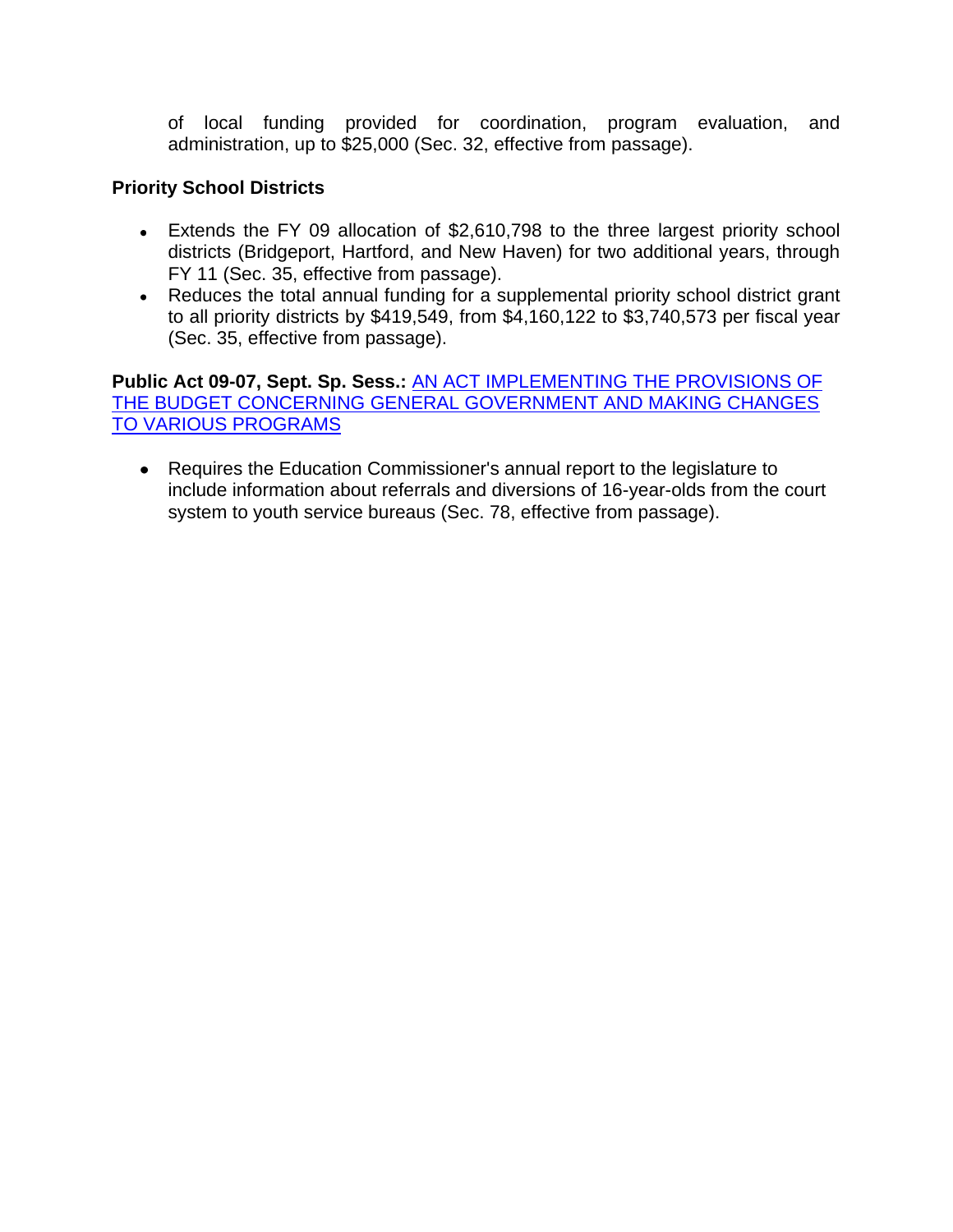# Attachment A

#### **TABLE OF AMENDED AND REPEALED STATUTES AND PUBLIC ACTS FOR 2009**

| <b>Statute</b>     | <b>Public Act</b>            |  |
|--------------------|------------------------------|--|
| 4-70b              | 09-210, §6                   |  |
| 4-124d             | 09-231, §3                   |  |
| 4d-83              | 09-143, §3                   |  |
| $10-10a$           | 09-241, §1                   |  |
| $10-16p(e)$        | Sept. Sp. Sess. 09-06, §31   |  |
| $10-16p(g)$        | Sept. Sp. Sess. 09-06, §32   |  |
| $10-16q(b)$        | Sept. Sp. Sess. 09-06, §33   |  |
| 10-16s             | Sept. Sp. Sess. 09-06, §51   |  |
| $10-17g$           | Sept. Sp. Sess. 09-06, §43   |  |
| $10-19m(c)$        | Sept. Sp. Sess. 09-07, §78   |  |
| $10-29a(a)$        | 09-224, §1                   |  |
| $10-66j(f)$        | Sept. Sp. Sess. 09-06, §44   |  |
| 10-660             | June 19 Sp. Sess. 09-01, §20 |  |
| 10-66ee            | June 19 Sp. Sess. 09-01, §22 |  |
| $10 - 66ee(c)$     | Sept. Sp. Sess. 09-06, §36   |  |
| $10-71(d)$         | Sept. Sp. Sess. 09-06, §42   |  |
| $10-76d(e)$        | Sept. Sp. Sess. 09-06, §45   |  |
| $10-76g(d)$        | Sept. Sp. Sess. 09-06, §46   |  |
| $10-144o(3)$       | Sept. Sp. Sess. 09-06, §39   |  |
| $10-144o(7)$       | June 19 Sp. Sess. 09-01, §9  |  |
| 10-145             | June 19 Sp. Sess. 09-01, §15 |  |
| $10-145(a)$        | Sept. Sp. Sess. 09-06, §48   |  |
| 10-145a            | June 19 Sp. Sess. 09-01, §1  |  |
| 10-145b            | June 19 Sp. Sess. 09-01, §2  |  |
| 10-145d (repealed) | June 19 Sp. Sess. 09-01, §26 |  |
| 10-145e (repealed) | June 19 Sp. Sess. 09-01, §26 |  |
| 10-145f            | June 19 Sp. Sess. 09-01, §3  |  |
| $10-145h(d)$       | June 19 Sp. Sess. 09-01, §4  |  |
| 10-145i            | June 19 Sp. Sess. 09-01, §5  |  |
| $10 - 145j$        | June 19 Sp. Sess. 09-01, §14 |  |
| $10-146b(a)$       | June 19 Sp. Sess. 09-01, §6  |  |
| 10-146c            | June 19 Sp. Sess. 09-01, §7  |  |
| 10-146e (repealed) | June 19 Sp. Sess. 09-01, §26 |  |
| 10-158a            | June 19 Sp. Sess. 09-01, §21 |  |
| 10-184             | Sept. Sp. Sess. 09-06, §53   |  |
| $10-186(d)$        | Sept. Sp. Sess. 09-06, §55   |  |
| 10-212a            | 09-155, §1                   |  |
| $10-212c(b)$       | 09-155, §2                   |  |
| 10-217a(i)         | Sept. Sp. Sess. 09-06, §40   |  |
| 10-220             | 09-81, § 2                   |  |
| $10-220(c)$        | Sept. Sp. Sess. 09-06, §54   |  |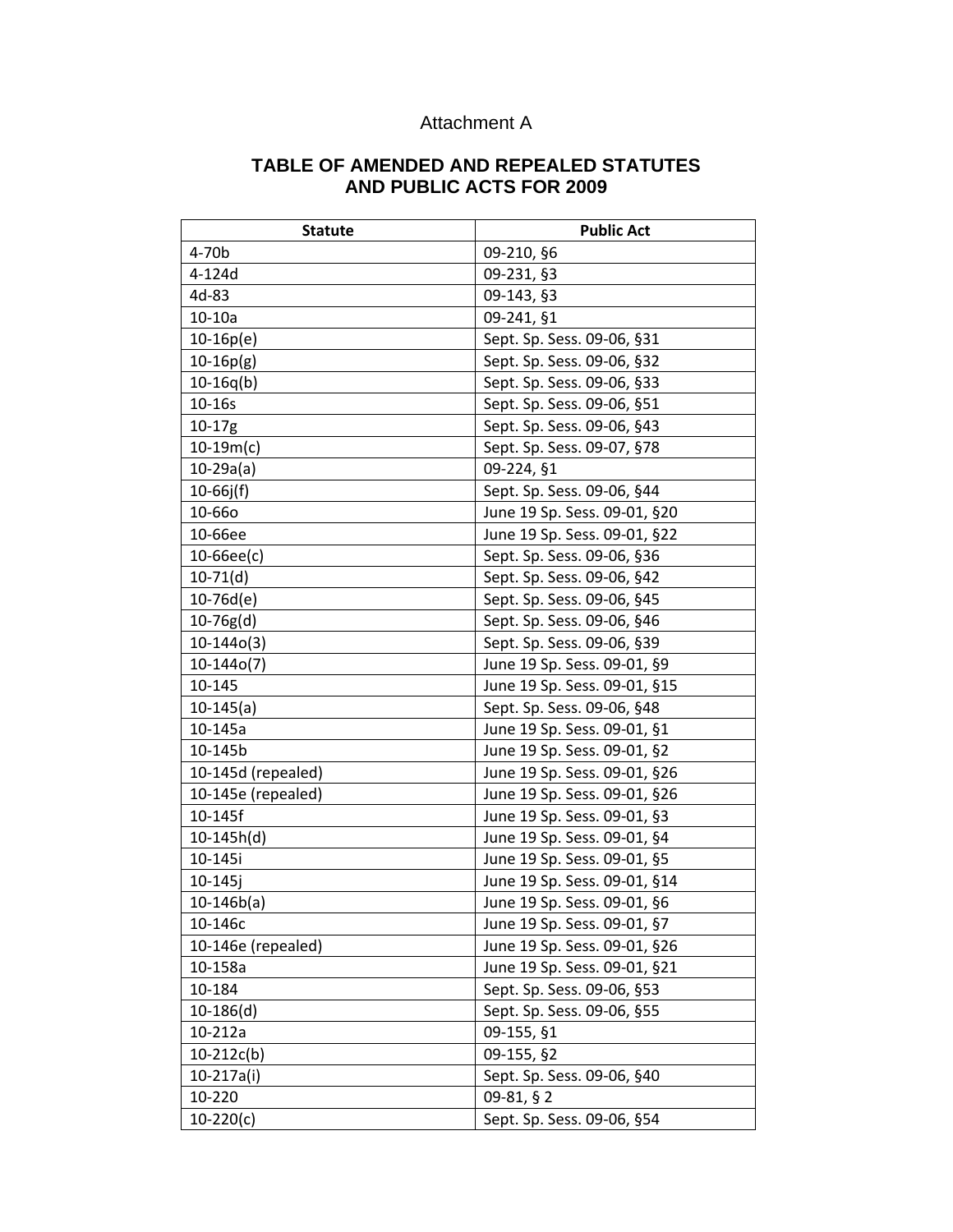# Attachment A

### **TABLE OF AMENDED AND REPEALED STATUTES AND PUBLIC ACTS FOR 2009**

| <b>Statute</b>     | <b>Public Act</b>            |  |
|--------------------|------------------------------|--|
| $10-220(d)$        | 09-220, §6                   |  |
| $10-220a(b)$       | June 19 Sp. Sess. 09-01, §16 |  |
| 10-221d            | June 19 Sp. Sess. 09-01, §8  |  |
| 10-231             | 09-131, §1                   |  |
| 10-231b            | 09-56, §2                    |  |
| 10-233c            | Sept. Sp. Sess. 09-06, §56   |  |
| 10-233d            | 09-82, §1                    |  |
| $10-253(b)$        | Sept. Sp. Sess. 09-06, §47   |  |
| 10-262f(25)        | Sept. Sp. Sess. 09-06, §26   |  |
| 10-262i            | Sept. Sp. Sess. 09-06, §30   |  |
| $10-264h(a)(1)$    | Sept. Sp. Sess. 09-06, §2    |  |
| 10-264i            | Sept. Sp. Sess. 09-06, §25   |  |
| 10-264             | Sept. Sp. Sess. 09-06, §22   |  |
| 10-264o            | Sept. Sp. Sess. 09-06, §24   |  |
| $10-266m(a)$       | Sept. Sp. Sess. 09-06, §23   |  |
| $10 - 266p(f)$     | Sept. Sp. Sess. 09-06, §35   |  |
| $10 - 266p(g)$     | Sept. Sp. Sess. 09-06, §35   |  |
| $10-281(b)$        | Sept. Sp. Sess. 09-06, §41   |  |
| 10-284             | Sept. Sp. Sess. 09-06, §4    |  |
| $10-286(c)$        | Sept. Sp. Sess. 09-06, §3    |  |
| 10-292o (repealed) | Sept. Sp. Sess. 09-06, §61   |  |
| 10-292p (repealed) | 09-232, §105                 |  |
| 17a-37             | 09-205, §8                   |  |
| $17a-101(b)$       | 09-242, §2                   |  |
| $17a-101i(a)$      | June 19 Sp. Sess 09-01, §17  |  |
| 17b-27a            | 09-175, §1                   |  |
| 17b-297b           | 09-148, §15                  |  |
| $19-420(1)$        | 09-232, §99                  |  |
| 19a-37b            | 09-220, §5                   |  |
| $20-195o(c)(2)$    | June 19 Sp. Sess 09-01, §18  |  |
| 20-408             | 09-232, §61                  |  |
| 29-305             | 09-227, §1                   |  |
| 36a-145            | 09-100, §8                   |  |
| 38a-514b           | 09-115, §1                   |  |
| $52 - 557b(a)$     | 09-59, §1                    |  |
| 53a-65 (13)        | 09-242, §1                   |  |
| 54-258             | 09-199, §1                   |  |